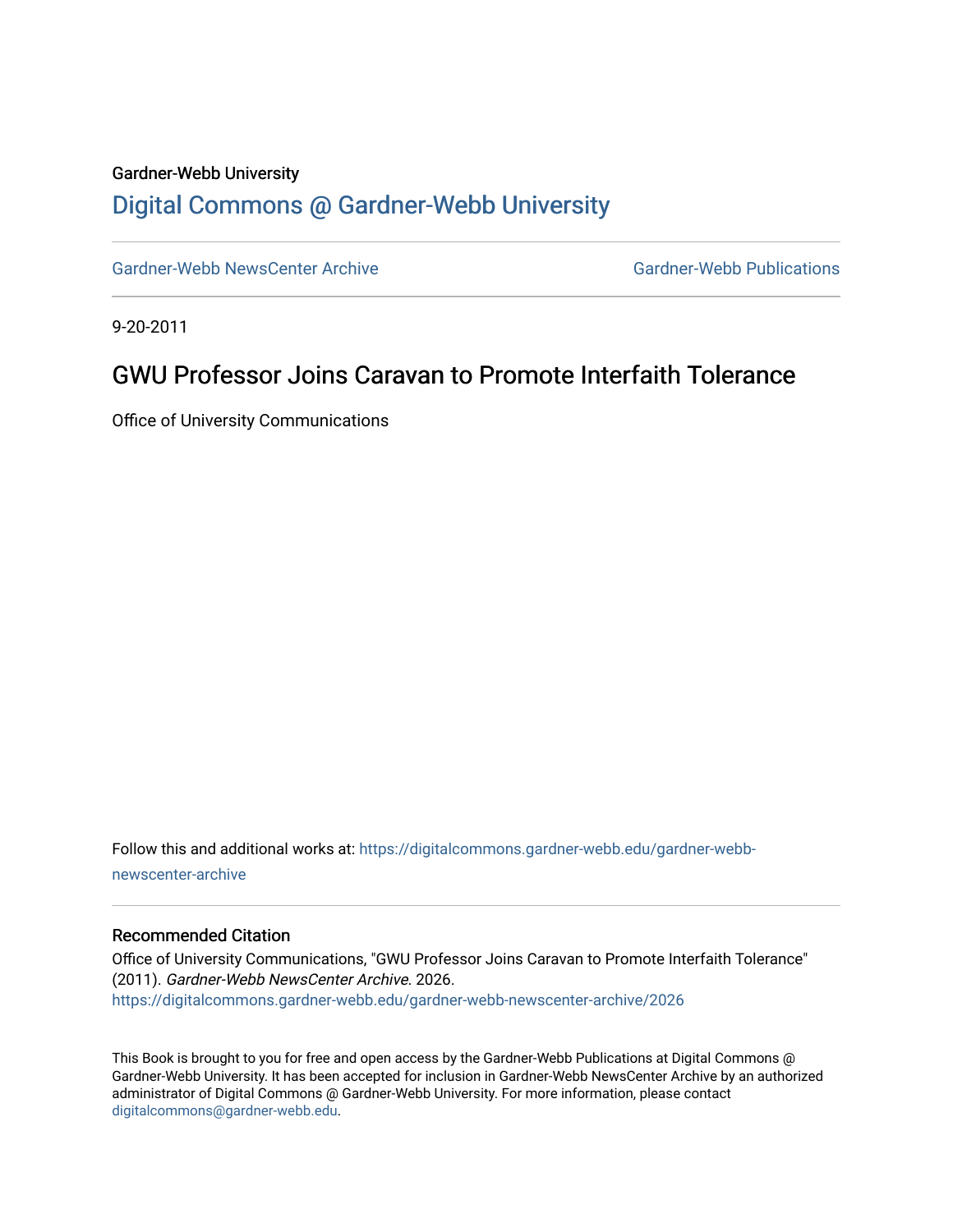# **GWU Professor Joins Caravan to Promote Interfaith Tolerance**

**webpublish.gardner-webb.edu**[/newscenter/gwu-professor-joins-caravan-to-promote-interfaith-tolerance/](https://webpublish.gardner-webb.edu/newscenter/gwu-professor-joins-caravan-to-promote-interfaith-tolerance/)

Office of University Communications **September 20, 2011** 



Watch Video [At: https://youtu.be/-1dNtW33cu8](https://youtu.be/-1dNtW33cu8)

BOILING SPRINGS, N.C. – On the 10th anniversary of Sept. 11, a team of Christian, Muslim, and Jewish clergy called Clergy Beyond Borders (CBB) embarked on a national tour to promote interfaith dialogue and resist religious extremism in the United States. Dr. Michael Kuchinsky, a professor of political science at Gardner-Webb University and a member of CBB's Board of Advisors, recently joined the caravan to "give witness," as he said, to the power and importance of interfaith tolerance in his own life.

Kuchinsky, a Lutheran clergyperson, was working on Capitol Hill on Sept. 11, 2001, when four planes hijacked by a militant extremist group crashed into the World Trade Center, the Pentagon, and a field in Pennsylvania, sparking a decade of interfaith tension and, at times, brutal violence.

"The importance of interfaith activism or interfaith awareness became alive to me that day," Kuchinsky remembered. "For the last 10 years, I have tried to be more engaged, myself, in interfaith activities and dialogue."